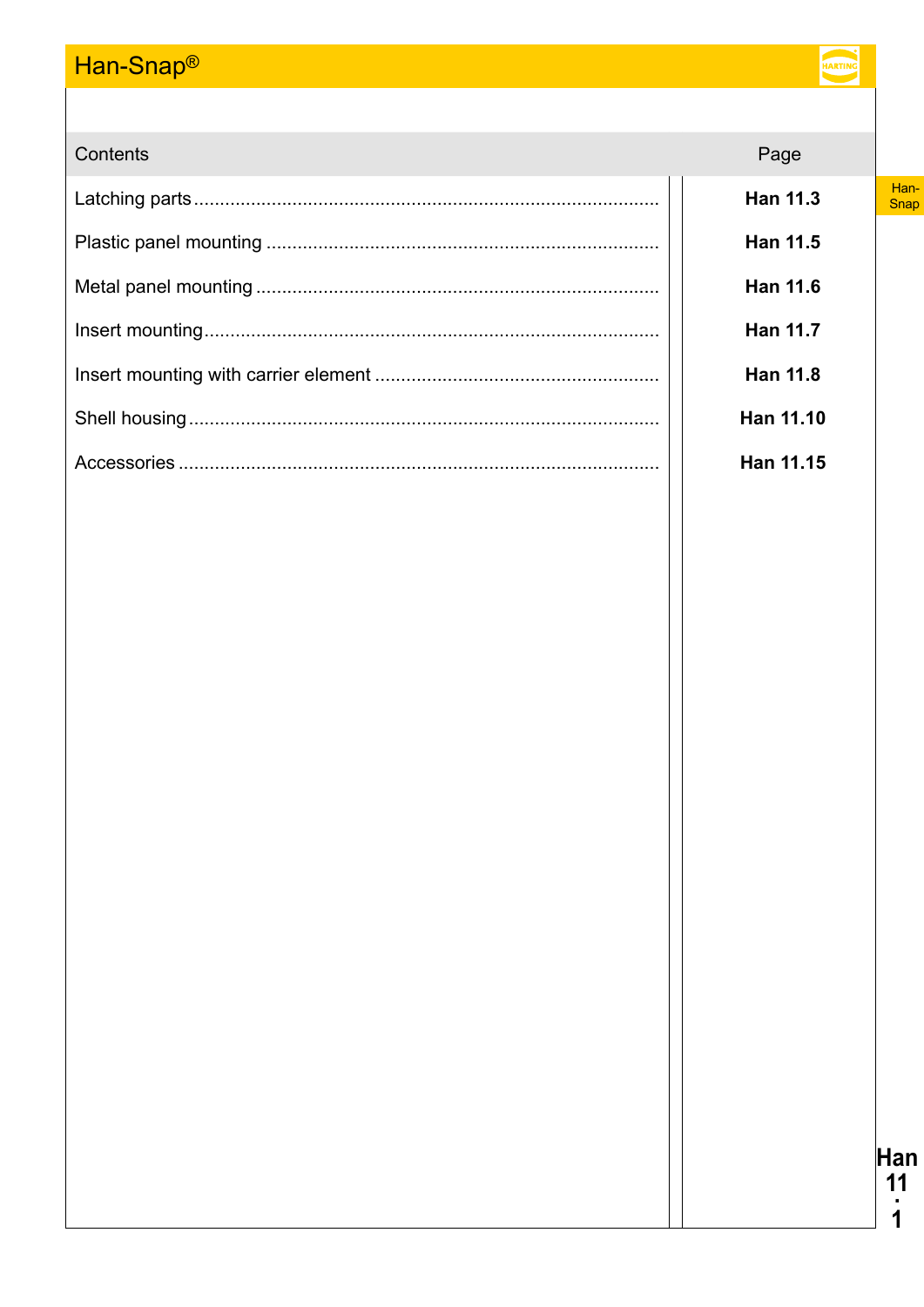### Han-Snap®



#### Note:

A connector mounted with Han-Snap® elements does not offer finger safe protection to the relevant standards. In this case protection against electric shock must be provided by the installation methods of the user. The fixing of the PE terminal must be conducted on equal side of the connector insert to avoid ground interruptions.

- The Han-Snap® system is ideal for connectors within closed electrical operating environments. These can be rooms, cabinets or termination boxes.
- The Han-Snap<sup>®</sup> components are an innovative design which offer the following advantages and characteristics:
	- reduction of material and assembly costs;
	- fast and easy installation;
	- preassembly of Han connectors;
	- secure and rigid mounting of Han connectors;
	- frequent use of latching systems is possible (up
	- to several thousand cycles).
- The Han-Snap® elements are compatible with the standard inserts and terminal block connectors of the following series (named series Han B as follows)
	- Han  $D^{\circledR}$ , 40 and 64 pins
	- Han DD®
	- Han E®
	- Han® EE
	- Han® EEE
	- Han® ES
	- Han Hv E®
	- Han® Hv ES
	- Han® HsB
	- Han-Com® (except Han® K 4/4)
	- Han-Modular®
- With the Han-Snap® adapter the following standard inserts are compatible (named series Han A as follows):
	- Han D®, 15 and 25 pins
	- Han A®, 10 and 16 pins
- The Han-Snap® elements are a mechanical system for the mounting assembly and security of Han connectors. Normally the elements are assembled to the connector insert using the standard insert fixing screws.

If coding is required the standard fixing screws may be replaced by either code pins or guide pins and bushes.

• On free connectors the wires or cables can be secured to the strain relief element with standard cable ties of 5 mm width maximum.

## Han-Snap® on standard rail



**Snap** 

Han-

**Han 11 · 2**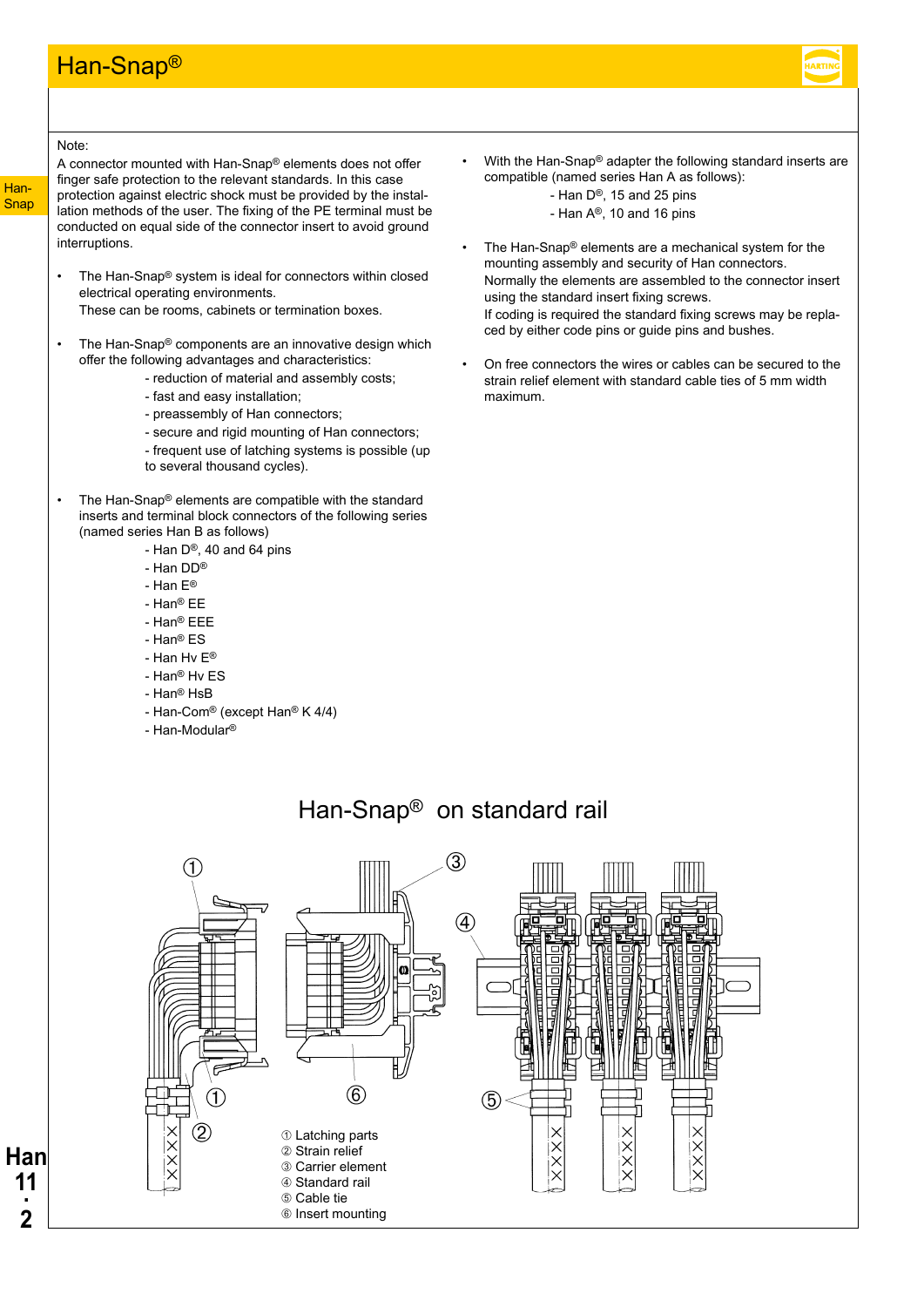## <span id="page-2-0"></span>Latching parts

Han-**Snap** 



### Features

- Compact design saves space
- Practical and easy handling
- Reduction of material and assembly costs

### Technical characteristics

Limiting temperature -40 ... +125 °C Degree of protection acc. to IEC IP20 60529 Retention force 200 N Without guiding, 300 N

Material (accessories) Polycarbonate (PC)<br>Colour (accessories) RAL 7032 (pebble g Material flammability class acc. to UL 94 RoHS compliant

With guiding RAL 7032 (pebble grey) V-0

## Specifications and approvals

IEC 60068-2-6 Vibration (sinusoidal) IEC 60068-2-27 Shock

### **Details**

Inserts can be mounted on the panel mounting part and the latching part with the standard insert mounting screws. High mechanical security of the fixings.

No functional impairment is caused by slight over tightening of the fixing screws.

Alternatively, Han® coding elements (code pins or guide pins and bushes) may be used.

Label 9 x 20 mm may be fitted in both sides of each latching element. Label 7 x 20 mm may be fitted to the top of the latching part without the strain relief element.

Up to 2 cable ties with max. 5 mm width can be used on the strain relief.

Please note: The strain relief element should be assembled to the latching part at the end of the insert opposite to the ground screw.

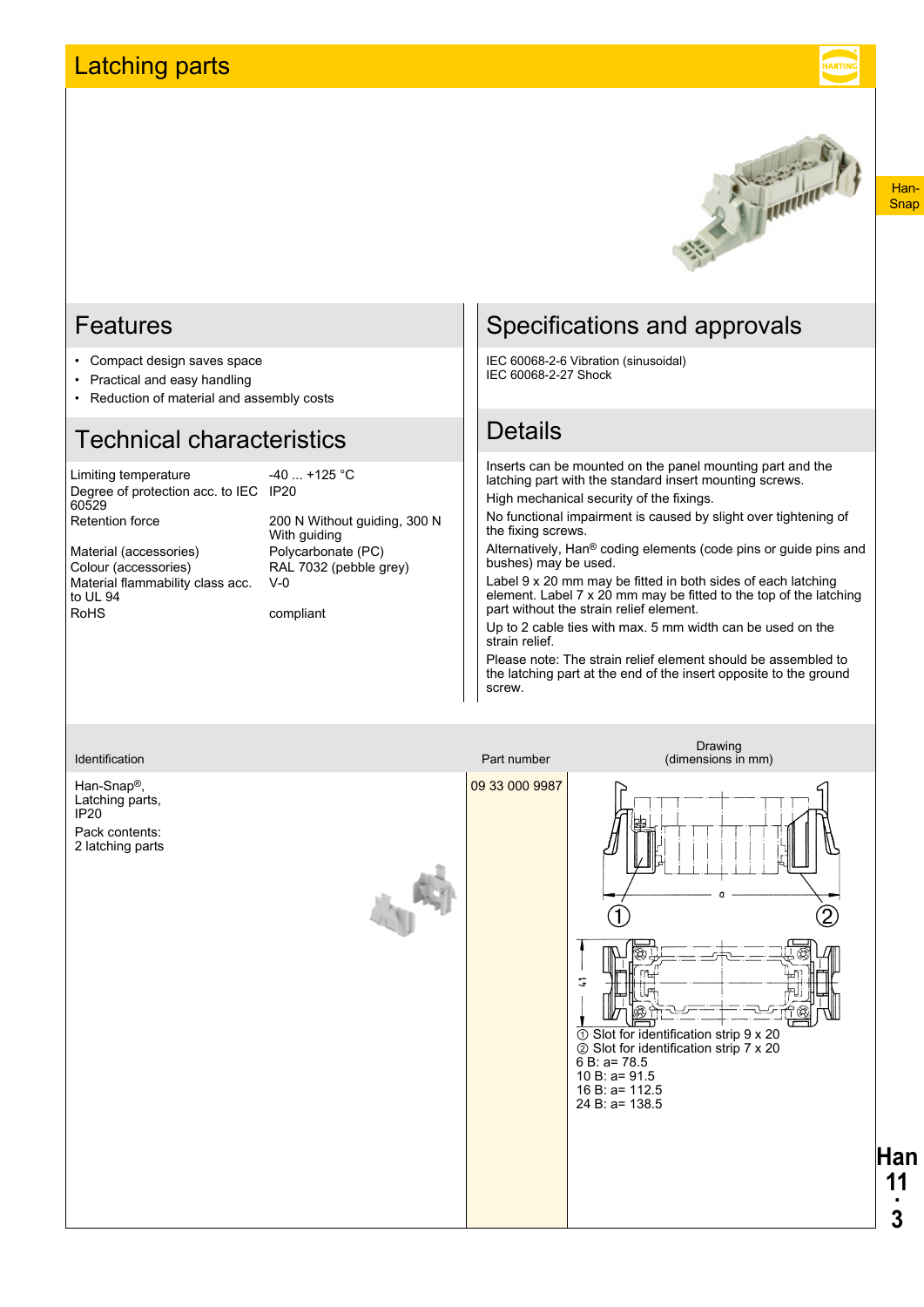## <span id="page-3-0"></span>Latching parts

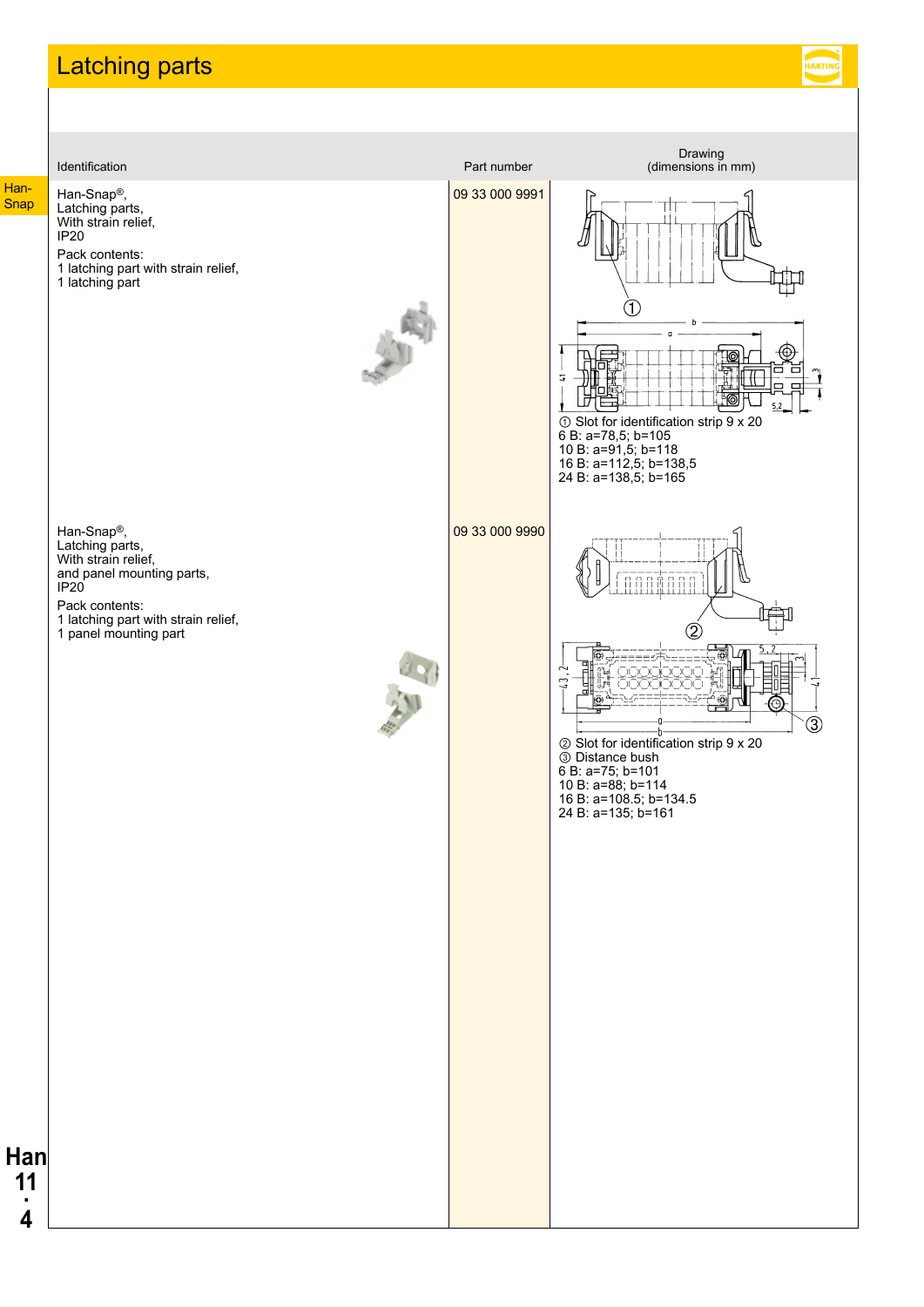## <span id="page-4-0"></span>Plastic panel mounting



#### Han-**Snap**

### Features

- Snap element for sheet-metal cut out
- Compact design saves space
- Practical and easy handling
- Reduction of material and assembly costs

## Technical characteristics

Limiting temperature  $-40$  ... +125 °C<br>Retention force  $\geq 250$  N in the s

≥250 N in the sheet-metal cut

Colour (accessories) RAL 7032 (pebble grey) Material flammability class acc. to UL 94<br>RoHS

out Material (accessories) Polycarbonate (PC)  $V-0$ 

compliant

## Specifications and approvals

IEC 60068-2-6 Vibration (sinusoidal) IEC 60068-2-27 Shock

### **Details**

Connector inserts and terminal block connectors can be fixed on elements for panel mounting with standard insert mounting screws.

High mechanical security of the fixings. No functional impairment is caused by slight over tightening of the fixing screws.

Alternatively, Han® coding elements (code pins or guide pins and bushes) may be used.

Connector assembly into the panel (sheet-metal) cut out or two parallel mounted rails is possible from mating or termination side.

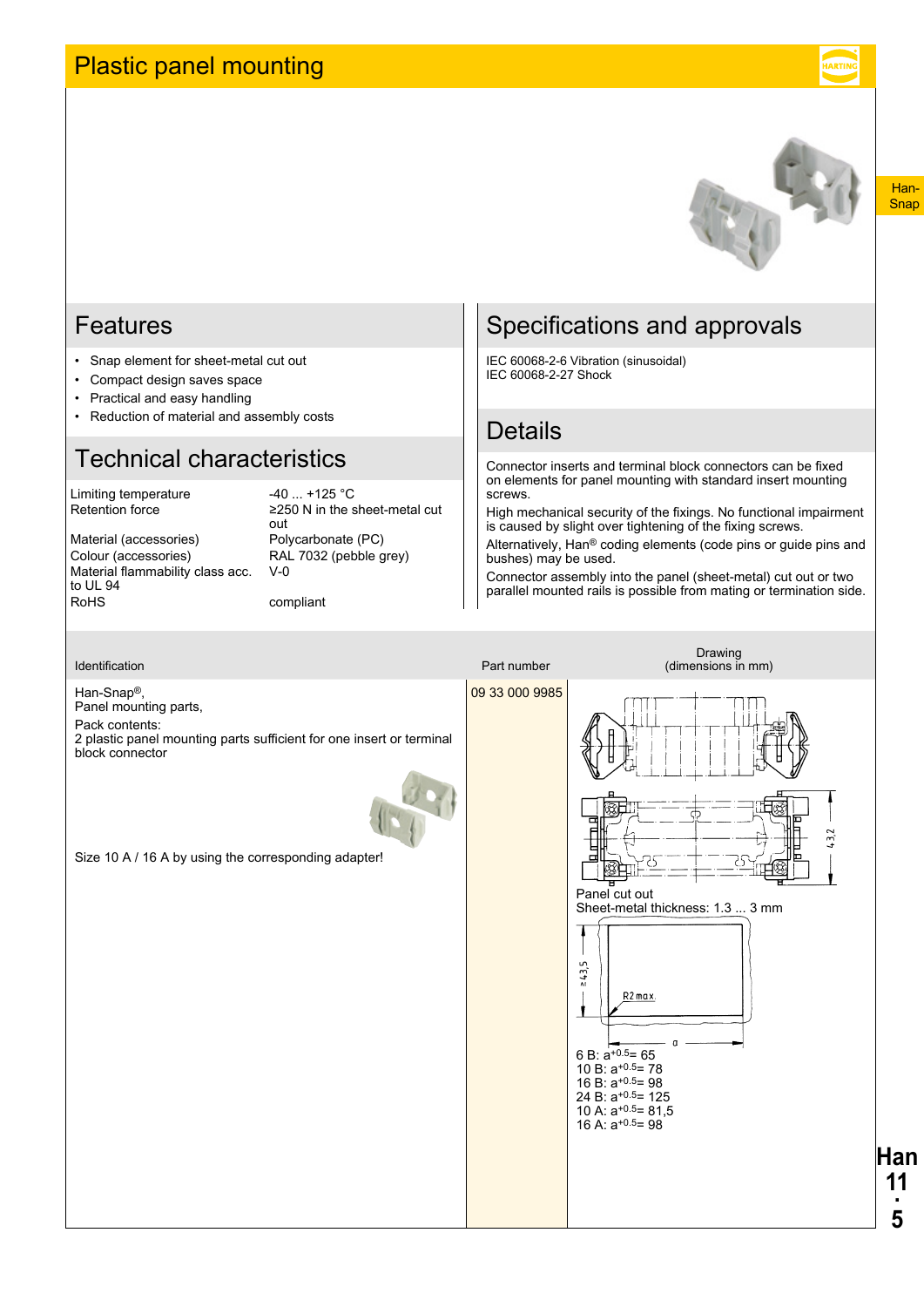

### <span id="page-5-0"></span>Features

- Snap element for sheet-metal cut out
- Compact design saves space
- Practical and easy handling
- Reduction of material and assembly costs

## Technical characteristics

Limiting temperature -40 ... +125 °C<br>
Material (accessories) - Zinc die-cast Material (accessories) RoHS compliant

## Specifications and approvals

IEC 60068-2-6 Vibration (sinusoidal) IEC 60068-2-27 Shock

### Details

Connector inserts and terminal block connectors can be fixed on elements for panel mounting with standard insert mounting screws.

High mechanical security of the fixings.

Alternatively, Han® coding elements (code pins or guide pins and bushes) may be used.

Connector assembly into the panel (sheet-metal) cut out or two parallel mounted rails is possible from mating or termination side.

Han-Snap®, Panel mounting parts,

Pack contents: 2 metallic panel mounting parts sufficient for one insert or terminal block connector





**Han 11 ·**

**6**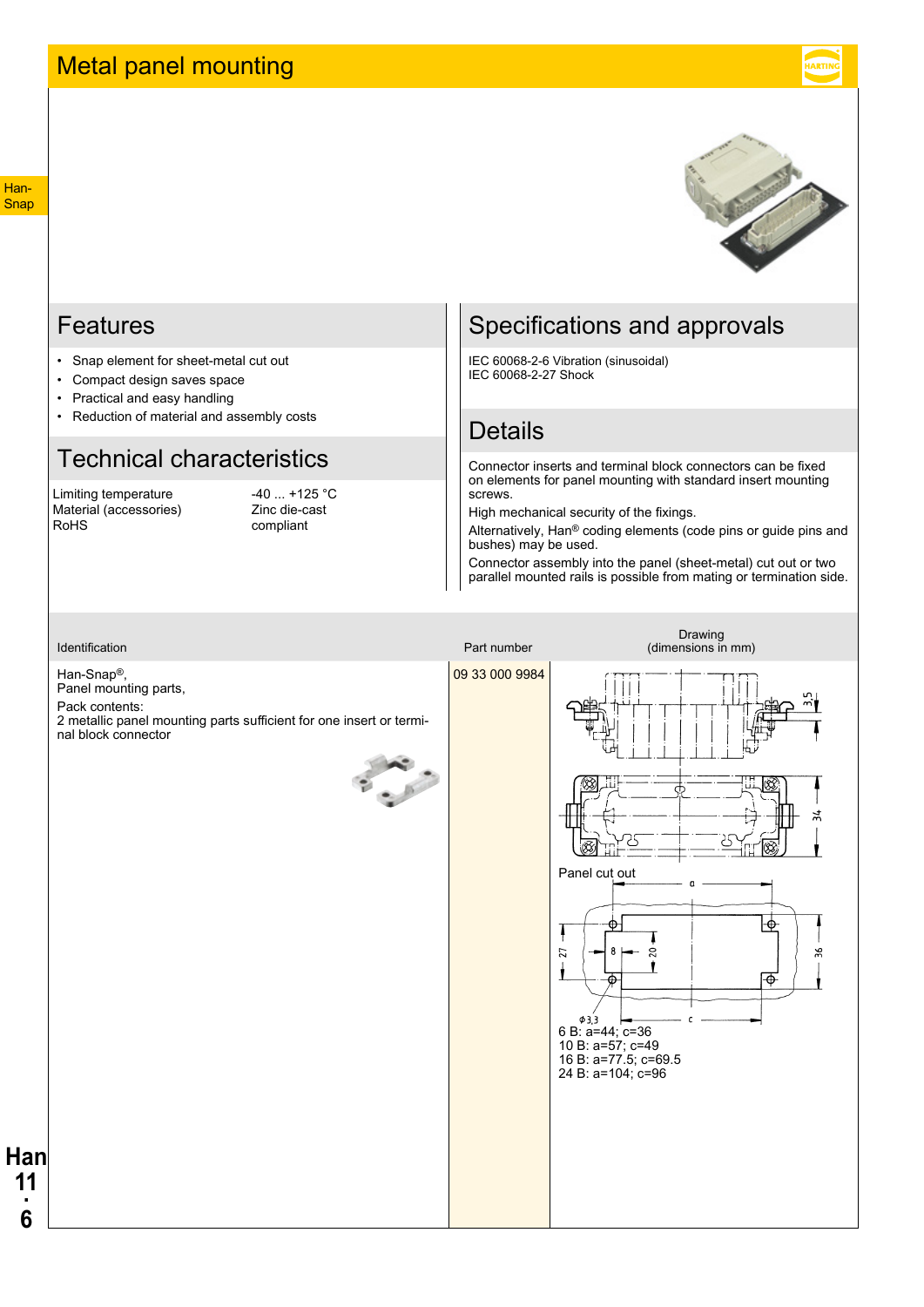## <span id="page-6-0"></span>Insert mounting



#### Han-**Snap**

### Features

- Insert is mounted with carrier element
- A practical solution to fix the insert directly on a standard rail • Insert can be assembled to Han-Snap® element with screw-
- driver
- Compact design saves space

## Technical characteristics

Limiting temperature -40 ... +125 °C<br>Retention force 2300 N On rail

to UL 94<br>RoHS

≥300 N On rail (tension), ≥1.000 N On rail (pressure) Material (accessories) Polycarbonate (PC) Colour (accessories) RAL 7032 (pebble grey) Material flammability class acc.  $V-0$ 

compliant

## Specifications and approvals

IEC 60068-2-6 Vibration (sinusoidal) IEC 60068-2-27 Shock

## **Details**

The insert mounting locks directly on standard rail 35 x 15 or 35 x 7.5 mm.

Inserts can be assembled on the insert mounting with the standard insert fixing screws.

High mechanical security of the fixings.

No functional impairment is caused by slight over tightening of the fixing screws.

Alternatively, Han® coding elements (code pins or guide pins and bushes) may be used.

The following labels may be fitted alternatively to the insert mounting parts for circuit identification purposes: Label 7 x 20 mm or 9 x 20 mm

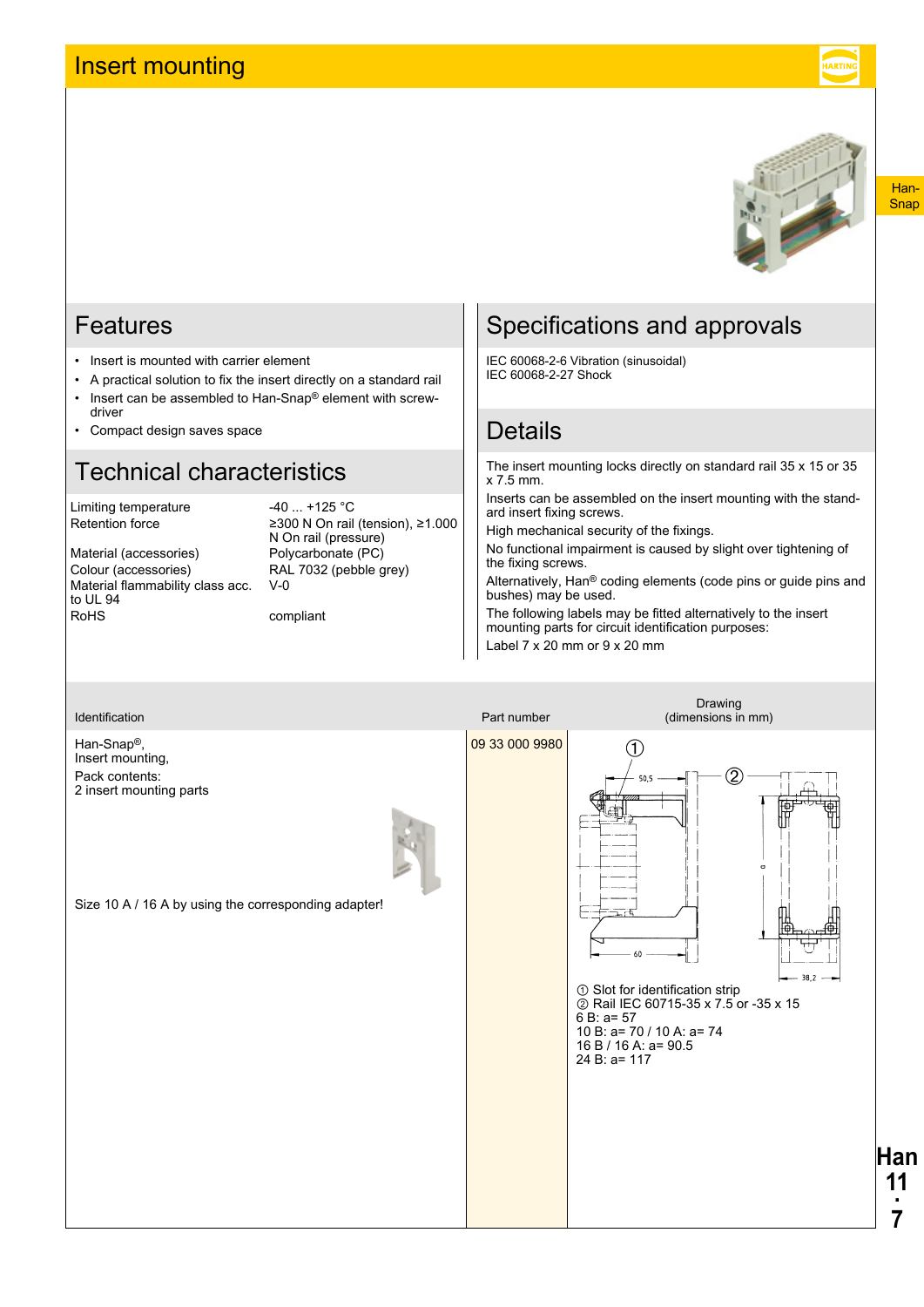

### <span id="page-7-0"></span>Features

- Insert is mounted with carrier element
- A practical solution to fix the insert directly on a standard rail • Insert can be assembled to Han-Snap® element with screwdriver
- Compact design saves space

### Technical characteristics

Limiting temperature -40 ... +125 °C<br>Retention force 2450 N On rail Retention force Material (accessories) Polycarbonate (PC) Colour (accessories) RAL 7032 (pebble grey) Material flammability class acc. to UL 94<br>RoHS

 $V-0$ 

compliant

### Specifications and approvals

IEC 60068-2-6 Vibration (sinusoidal) IEC 60068-2-27 Shock

### **Details**

The carrier element is the basic element to mount the inserts in the cross direction on standard rails, for example:

- Caprail, 35 x 7.5 or 35 x 15 acc. to DIN EN 60 715
- C-rail, C 30 acc. to DIN EN 60 715
- G-rail, G 32 acc. to DIN EN 60 715

Where vibration is likely to be encountered, use the 35 x 15 mounting rails. When using the large carrier element, the 35 x 15 mounting rails are recommended to give greater stability.

Insert mounting type 6/10 is suitable for inserts of sizes Han 6 B and Han 10 B.

Insert mounting type 6/24 is suitable for all insert sizes: Han 6 B / 10 B / 16 B / 24 B, Han 16 A with the corresponding adapter.

Inserts can be assembled to the insert mountings with the standard insert mounting screws.

High mechanical security of the fixings. No functional impairment is caused by slight over tightening of the fixing screws.

Alternatively, Han® coding elements (code pins or guide pins and bushes) may be used.

The following labels may be fitted to the insert mounting parts for circuit identification purposes:

Label 7 x 20 mm or 9 x 20 mm

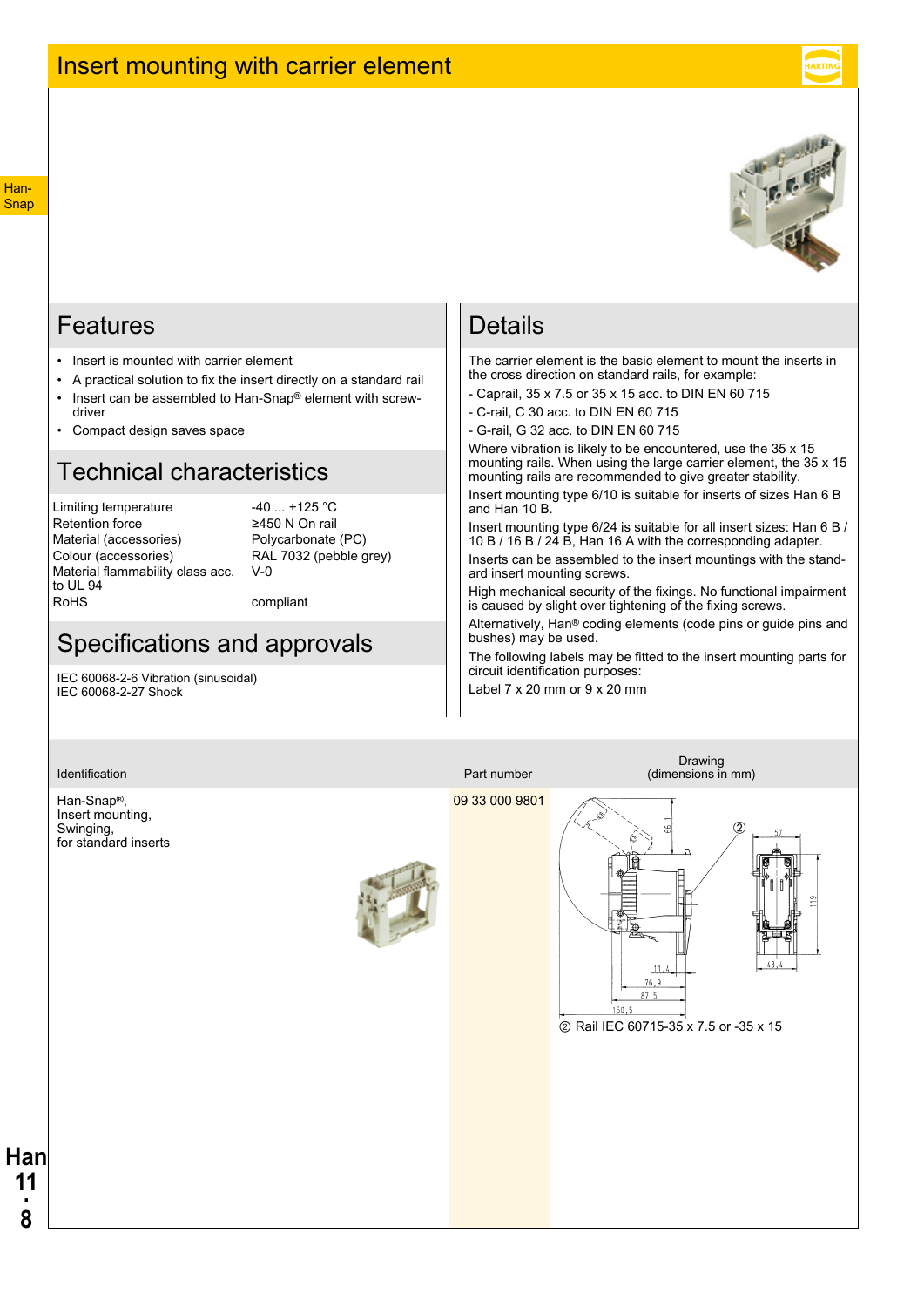## <span id="page-8-0"></span>Insert mounting with carrier element



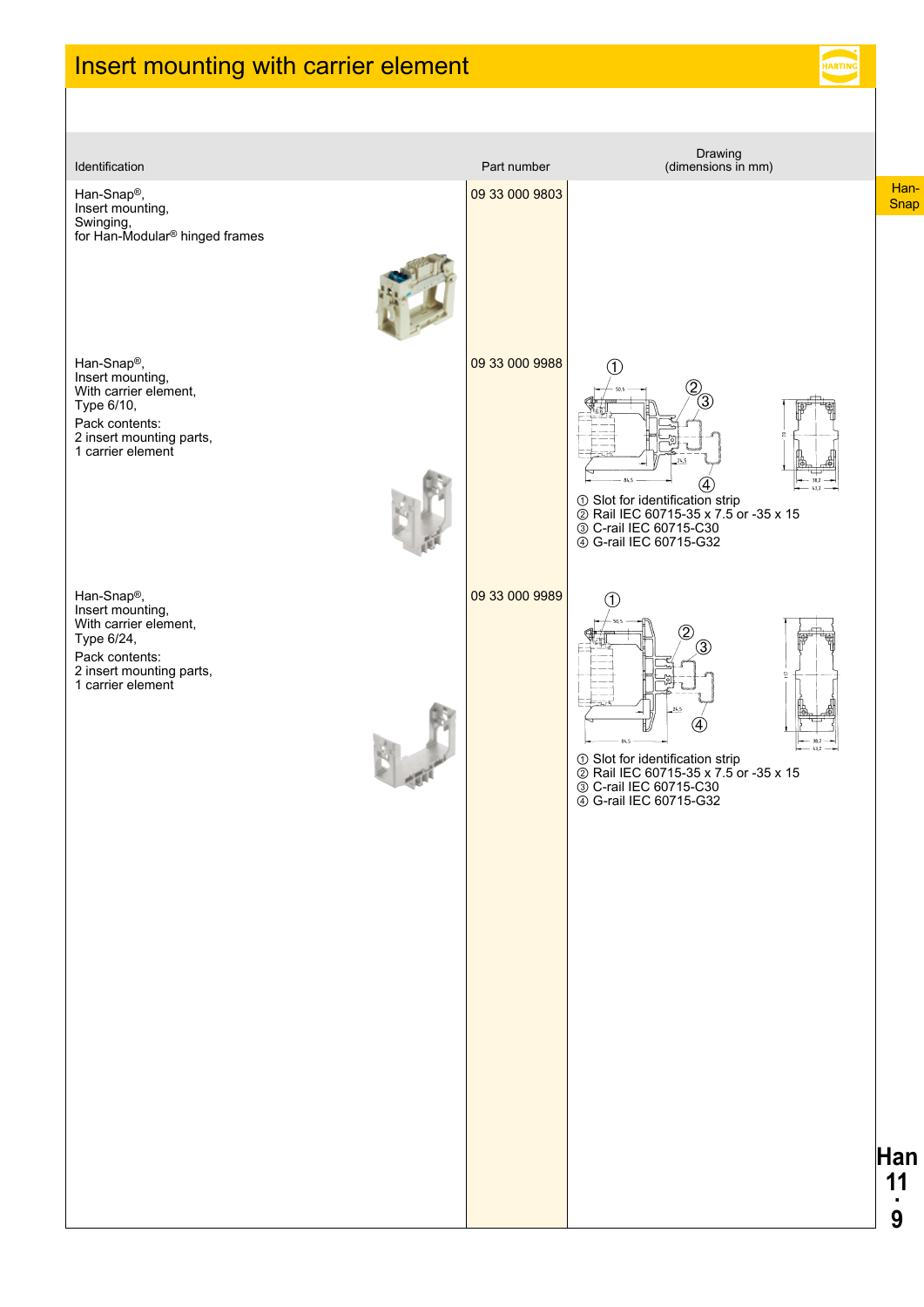## <span id="page-9-0"></span>Features

#### Han-**Snap**

**Han 11 · 10**

- Ideal for use within closed electrical operation enviroments
- Allows use off preassembled cables
- Optimised cost of material and assembly
- Insert can be assembled to Han-Snap® element with screwdriver

## Technical characteristics

Limiting temperature -40 ... +125 °C Retention force ≥300 N locked condition<br>Material (hood/housing) Polycarbonate (PC) Material (hood/housing)<br>Colour (hood/housing) Material flammability class acc. to UL 94 RoHS compliant

RAL 7032 (pebble grey) V-0

## Specifications and approvals

IEC 60068-2-6 Vibration (sinusoidal) IEC 60068-2-27 Shock

### Details

2 identical half shells form a shell housing.

Each housing has 3 cable entries, one on top and one at each end. 2 x cable entries can be closed by enclosed blind plugs. In the area of cable entries there are rectangular openings for mounting of cable ties up to max. 5 mm width.

In the mating area both housing shells are fixed by the standard insert fixing screws.

To release the half shells use screw driver (3.5 x 0.5).

Alternatively, Han® coding elements (code pins or guide pins and bushings) may be used.

High mechanical security of the fixings.

No functional impairment is caused by slight over tightening of the fixing screws. The blind plugs have slots for identification strips.

The following labels can be fitted: label 7 x 20 mm or 9 x 20 mm Size 16 A by using the corresponding adapter

Inserts can be assembled to the adapters with the standard insert fixing screws.

With the included screws the adapter can be fixed to the selected Han-Snap® element.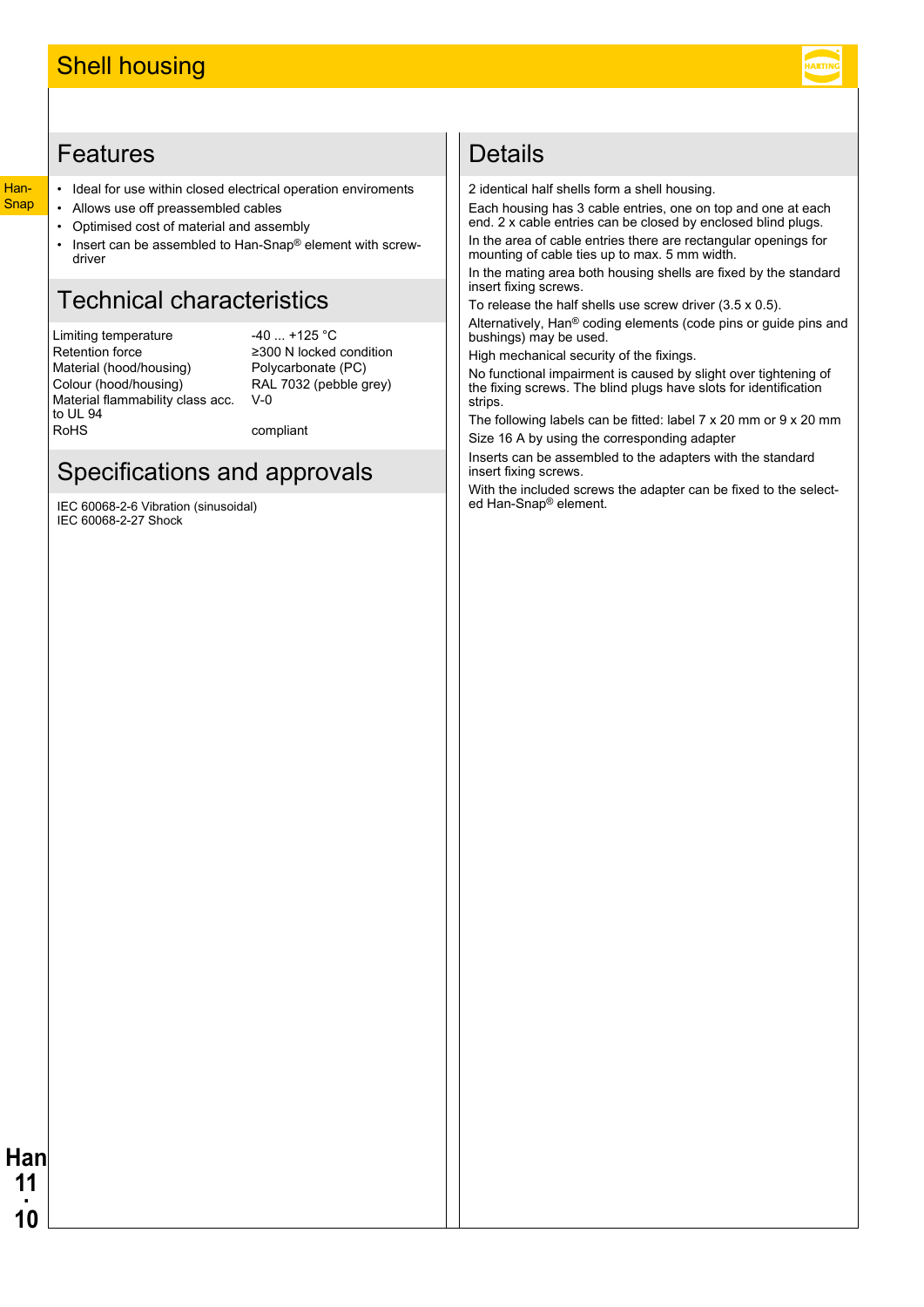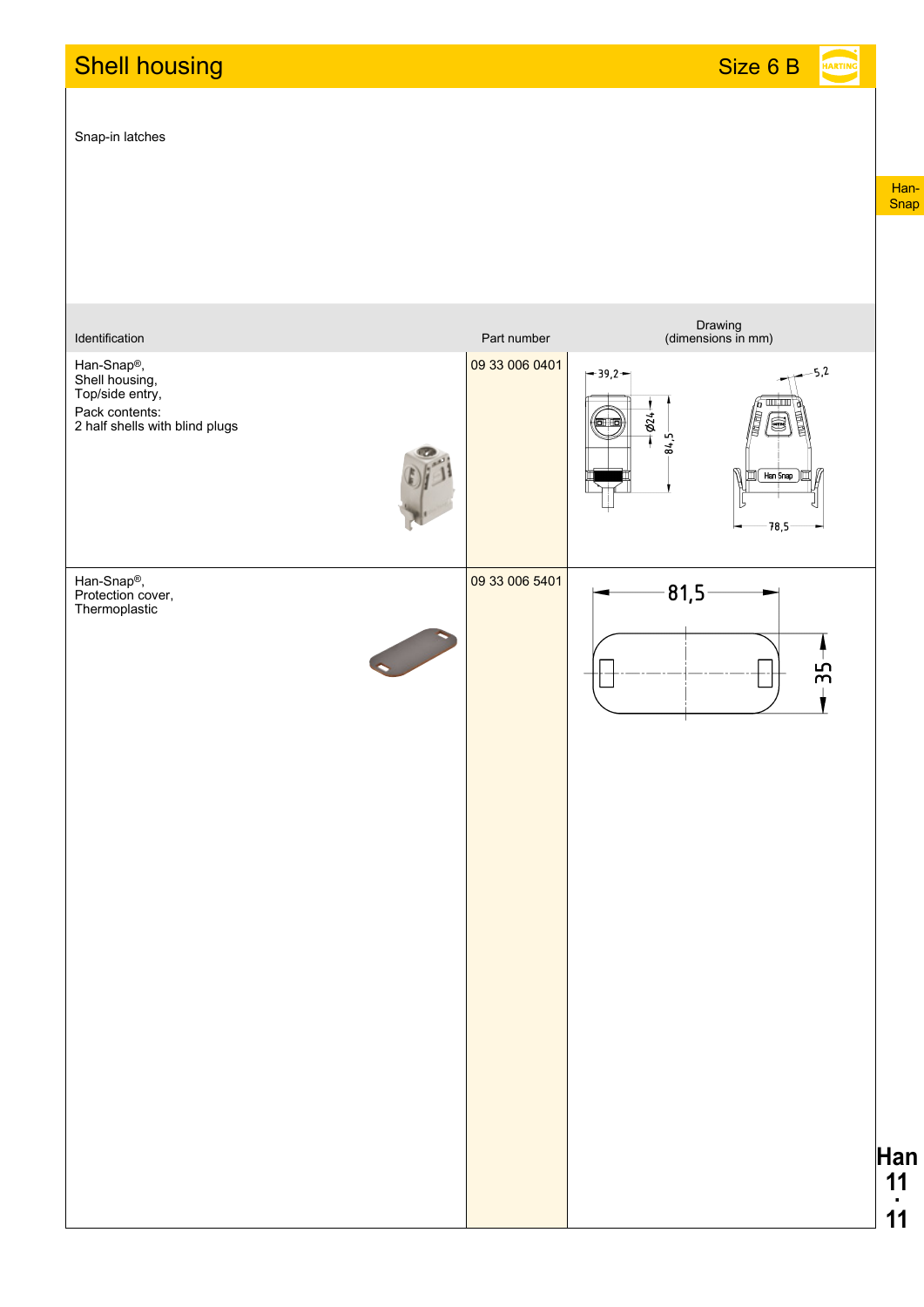# **Shell housing Shell for the Size 10 B**

Snap-in latches

HARTING

Han-Snap

| Identification                                                                                                   | Part number    | Drawing<br>(dimensions in mm)                                                                            |
|------------------------------------------------------------------------------------------------------------------|----------------|----------------------------------------------------------------------------------------------------------|
| Han-Snap <sup>®</sup> ,<br>Shell housing,<br>Top/side entry,<br>Pack contents:<br>2 half shells with blind plugs | 09 33 010 0401 | $-5,2$<br>$-43 -$<br>'e mr i mn<br>$-650$<br>o) lo<br>⊜<br>$84,5-$<br>T<br>N<br>Han Snap<br>囬<br>$-91,5$ |
| Han-Snap®,<br>Protection cover,<br>Thermoplastic                                                                 | 09 33 010 5401 | $94,5 -$<br>55                                                                                           |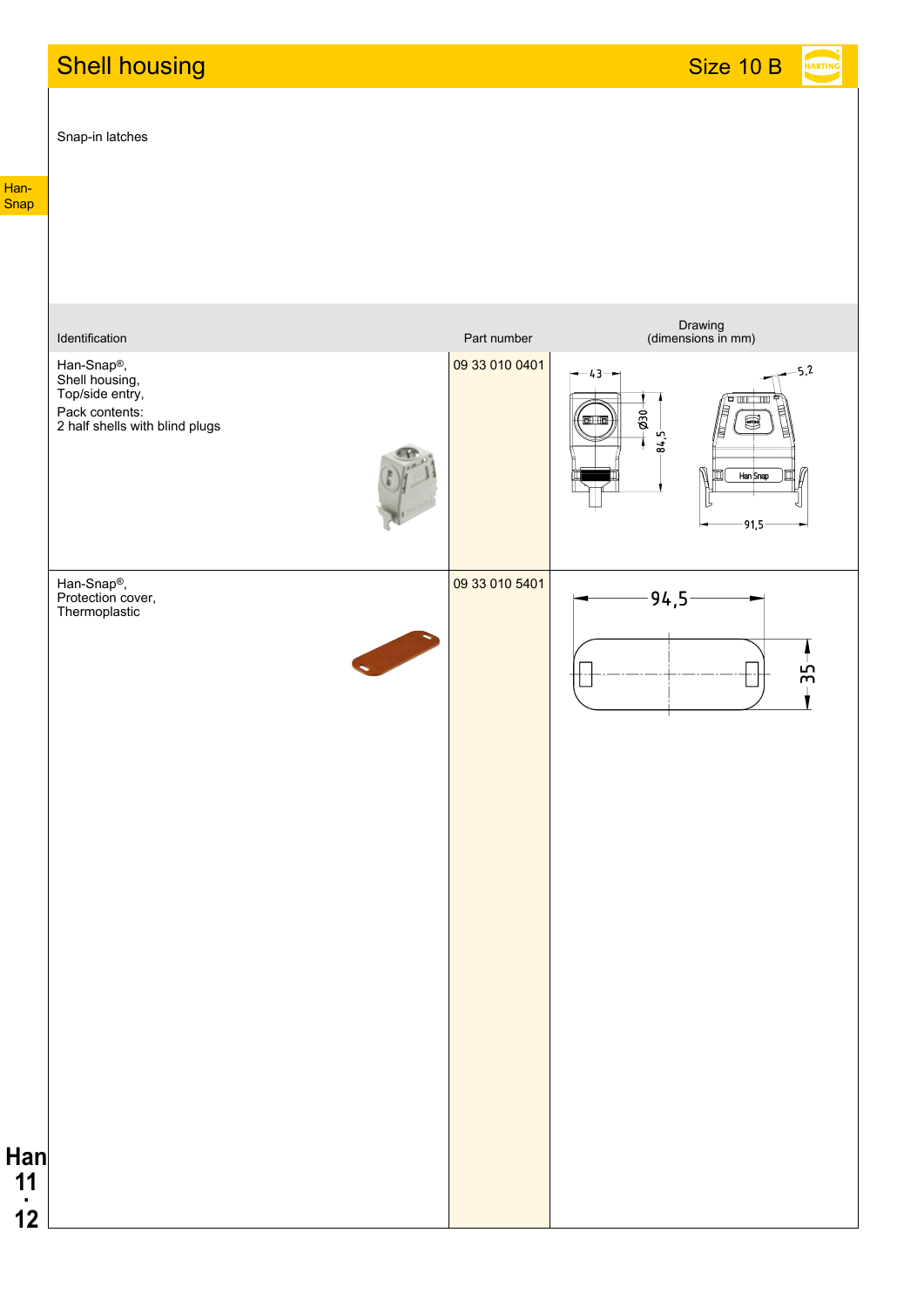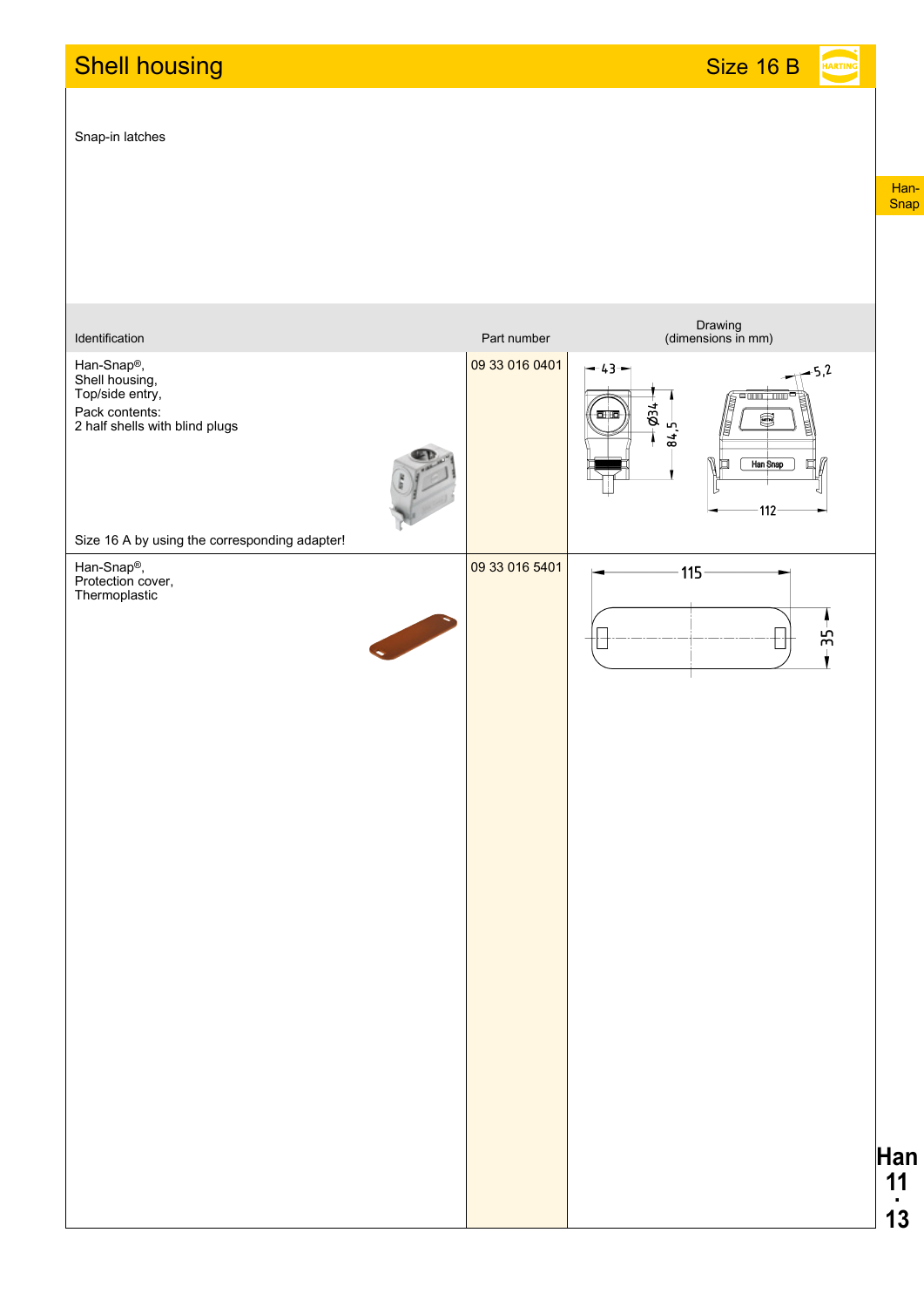# Shell housing Shell and Size 24 B and Size 24 B and Size 24 B and Size 24 B and Size 24 B and Size 24 B and Si

Snap-in latches

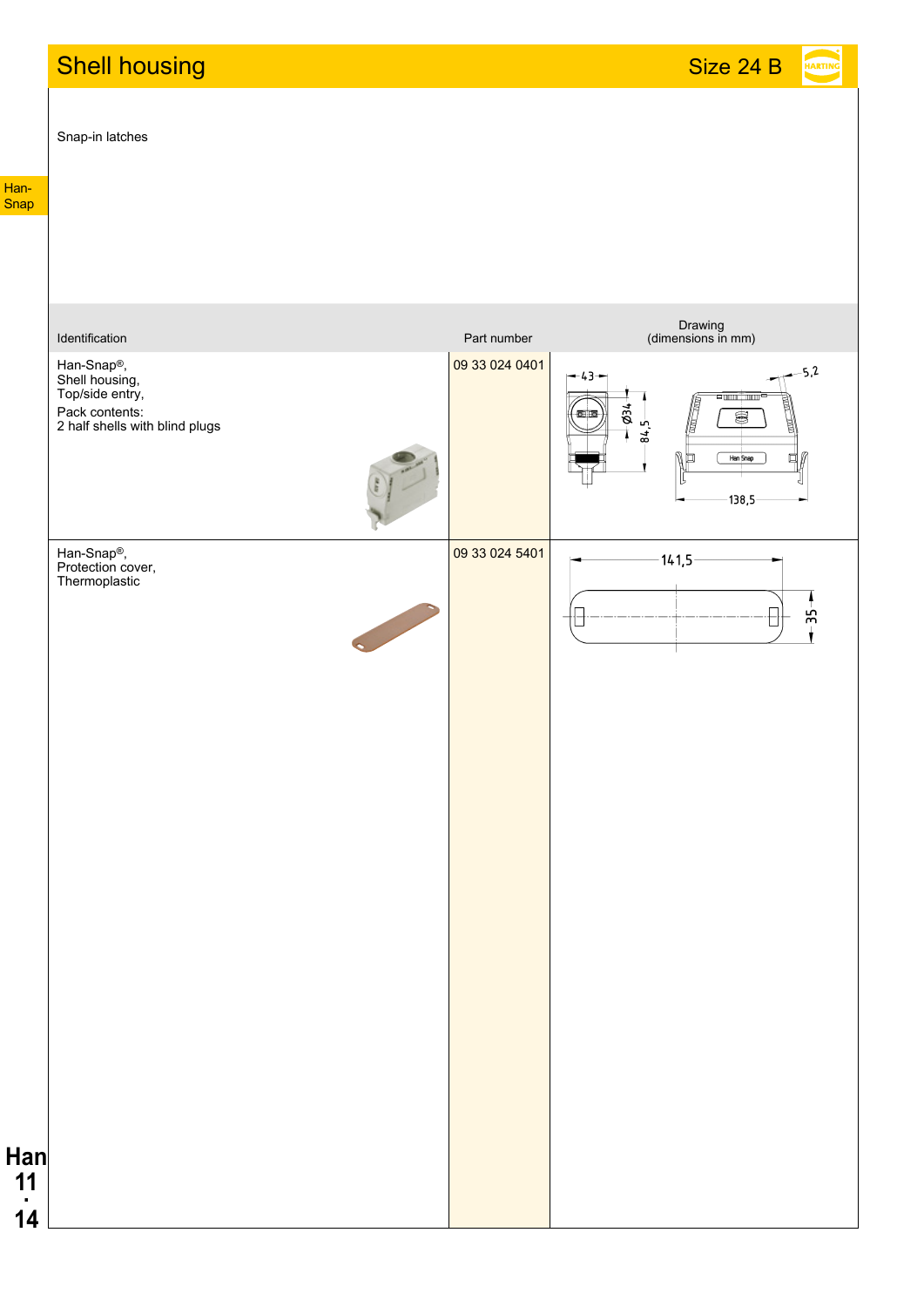<span id="page-14-0"></span>